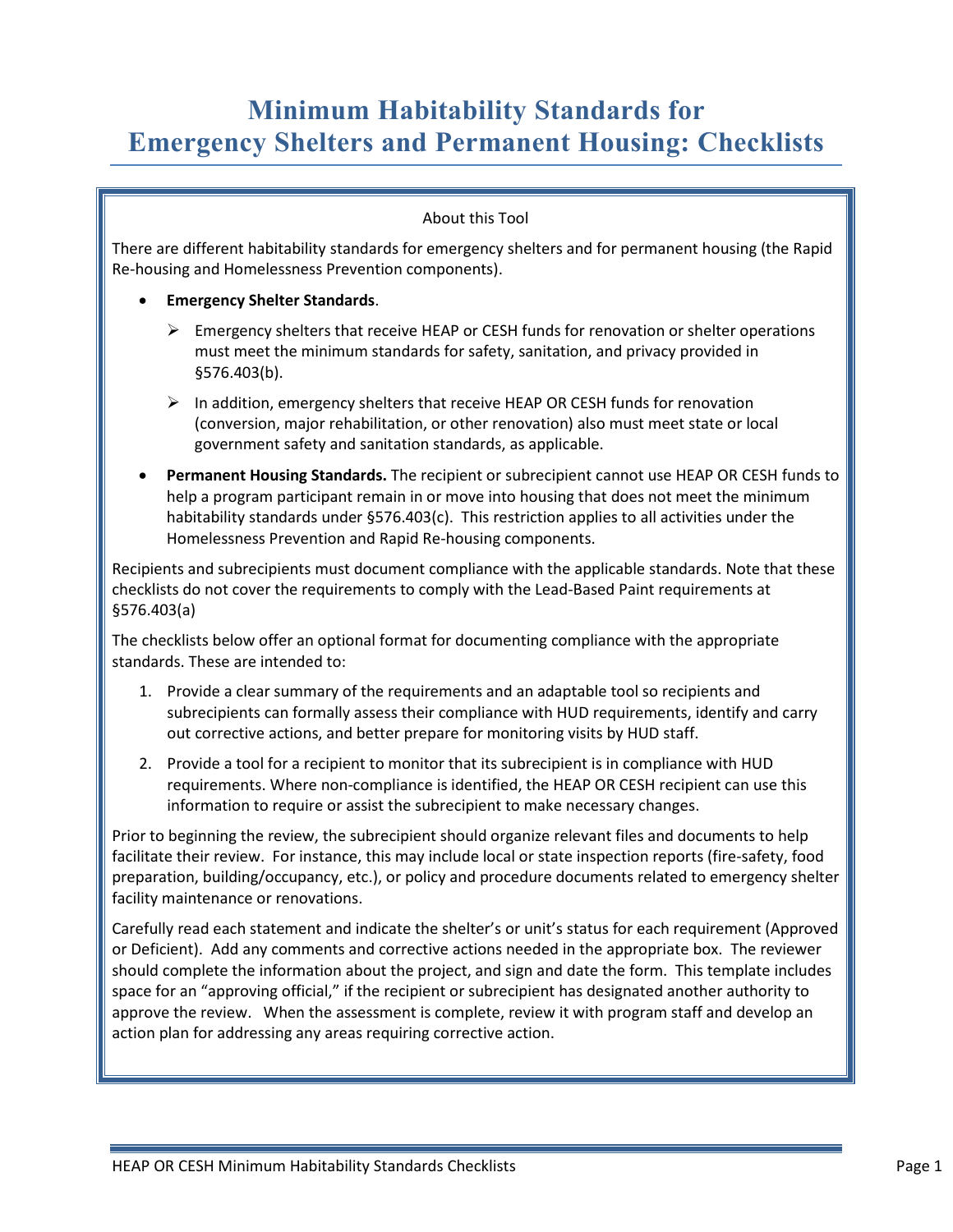## **Minimum Standards for Emergency Shelters**

**Instructions**: Place a check mark in the correct column to indicate whether the property is approved or deficient with respect to each standard. A copy of this checklist should be placed in the shelter's files.

| Approved | <b>Deficient</b> | <b>Standard</b>                                                                                                                                          |
|----------|------------------|----------------------------------------------------------------------------------------------------------------------------------------------------------|
|          |                  | (24 CFR part 576.403(b))                                                                                                                                 |
|          |                  | 1. Structure and materials:                                                                                                                              |
|          |                  | a. The shelter building is structurally sound to protect the residents from the                                                                          |
|          |                  | elements and not pose any threat to the health and safety of the residents.                                                                              |
|          |                  | b. Any renovation (including major rehabilitation and conversion) carried out                                                                            |
|          |                  | with HEAP OR CESH assistance uses Energy Star and WaterSense products and                                                                                |
|          |                  | appliances.                                                                                                                                              |
|          |                  | 2. Access. Where applicable, the shelter is accessible in accordance with:                                                                               |
|          |                  | a. Section 504 of the Rehabilitation Act (29 U.S.C. 794) and implementing                                                                                |
|          |                  | regulations at 24 CFR part 8;                                                                                                                            |
|          |                  | b. The Fair Housing Act (42 U.S.C. 3601 et seq.) and implementing regulations at                                                                         |
|          |                  | 24 CFR part 100; and                                                                                                                                     |
|          |                  | c. Title II of the Americans with Disabilities Act (42 U.S.C. 12131 et seq.) and 28                                                                      |
|          |                  | CFR part 35.                                                                                                                                             |
|          |                  | 3. Space and security: Except where the shelter is intended for day use only, the                                                                        |
|          |                  | shelter provides each program participant in the shelter with an acceptable place                                                                        |
|          |                  | to sleep and adequate space and security for themselves and their belongings.                                                                            |
|          |                  | 4. Interior air quality: Each room or space within the shelter has a natural or                                                                          |
|          |                  | mechanical means of ventilation. The interior air is free of pollutants at a level                                                                       |
|          |                  | that might threaten or harm the health of residents.                                                                                                     |
|          |                  | 5. Water Supply: The shelter's water supply is free of contamination.                                                                                    |
|          |                  | 6. Sanitary Facilities: Each program participant in the shelter has access to sanitary                                                                   |
|          |                  | facilities that are in proper operating condition, are private, and are adequate for                                                                     |
|          |                  | personal cleanliness and the disposal of human waste.                                                                                                    |
|          |                  | 7. Thermal environment: The shelter has any necessary heating/cooling facilities in                                                                      |
|          |                  | proper operating condition.                                                                                                                              |
|          |                  | 8. Illumination and electricity:                                                                                                                         |
|          |                  | a. The shelter has adequate natural or artificial illumination to permit normal                                                                          |
|          |                  | indoor activities and support health and safety.                                                                                                         |
|          |                  | b. There are sufficient electrical sources to permit the safe use of electrical                                                                          |
|          |                  | appliances in the shelter.                                                                                                                               |
|          |                  | 9. Food preparation: Food preparation areas, if any, contain suitable space and                                                                          |
|          |                  | equipment to store, prepare, and serve food in a safe and sanitary manner.                                                                               |
|          |                  | 10. Sanitary conditions: The shelter is maintained in a sanitary condition.                                                                              |
|          |                  | 11. Fire safety:                                                                                                                                         |
|          |                  | a. There is at least one working smoke detector in each occupied unit of the                                                                             |
|          |                  | shelter. Where possible, smoke detectors are located near sleeping areas.                                                                                |
|          |                  | b. All public areas of the shelter have at least one working smoke detector.                                                                             |
|          |                  | c. The fire alarm system is designed for hearing-impaired residents.<br>d. There is a second means of exiting the building in the event of fire or other |
|          |                  |                                                                                                                                                          |
|          |                  | emergency.<br>12. If HEAP OR CESH funds were used for renovation or conversion, the shelter                                                              |
|          |                  | meets state or local government safety and sanitation standards, as applicable.                                                                          |
|          |                  |                                                                                                                                                          |
|          |                  | 13. Meets additional recipient/subrecipient standards (if any).                                                                                          |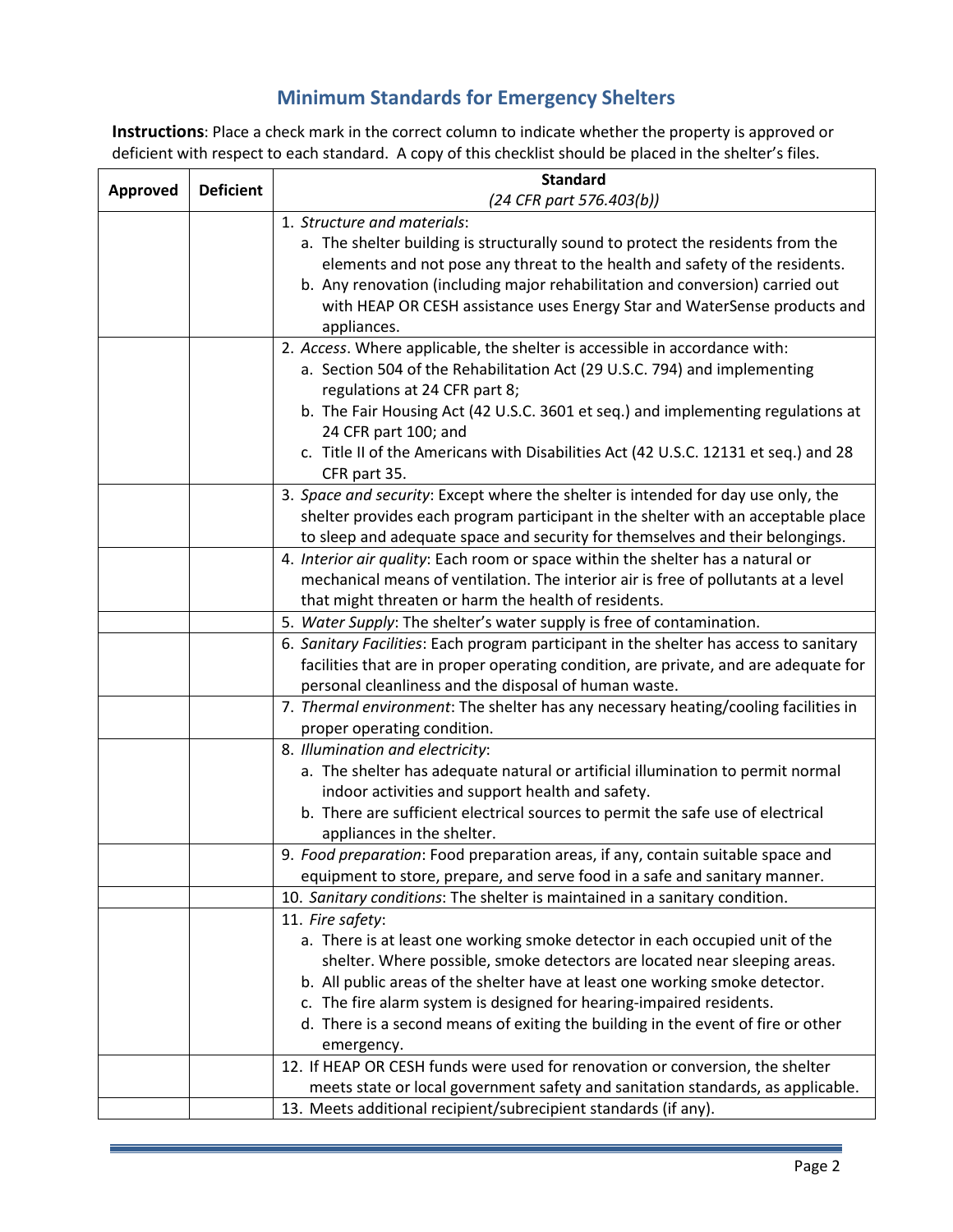### **CERTIFICATION STATEMENT**

I certify that I have evaluated the property located at the address below to the best of my ability and find the following:



 $\Box$  Property meets all of the above standards.

 $\Box$  Property does not meet all of the above standards.

| <b>COMMENTS:</b> |
|------------------|
|                  |
|                  |
|                  |
|                  |
|                  |
|                  |
|                  |

| HEAP OR CESH Subrecipient Name (if applicable): _________________________________                             |  |                                                                                                                                                                                                                               |  |  |  |
|---------------------------------------------------------------------------------------------------------------|--|-------------------------------------------------------------------------------------------------------------------------------------------------------------------------------------------------------------------------------|--|--|--|
|                                                                                                               |  |                                                                                                                                                                                                                               |  |  |  |
|                                                                                                               |  |                                                                                                                                                                                                                               |  |  |  |
|                                                                                                               |  |                                                                                                                                                                                                                               |  |  |  |
|                                                                                                               |  |                                                                                                                                                                                                                               |  |  |  |
|                                                                                                               |  | Date of review: National Contract of Text Contract Contract Contract Contract Contract Contract Contract Contract Contract Contract Contract Contract Contract Contract Contract Contract Contract Contract Contract Contract |  |  |  |
|                                                                                                               |  |                                                                                                                                                                                                                               |  |  |  |
| Approving Official Signature (if applicable): __________________________________ Date: ______________________ |  |                                                                                                                                                                                                                               |  |  |  |
|                                                                                                               |  |                                                                                                                                                                                                                               |  |  |  |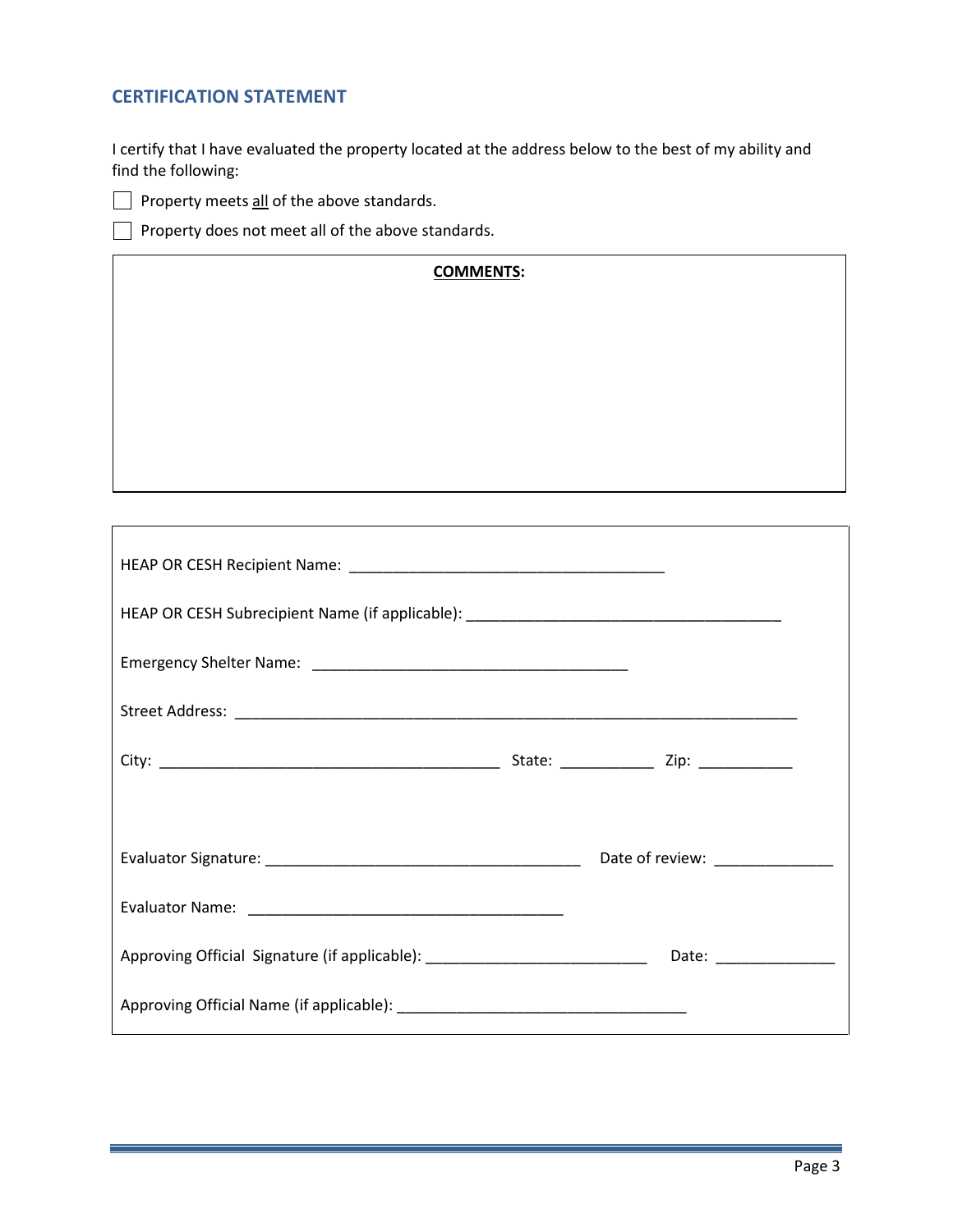## **Minimum Standards for Permanent Housing**

**Instructions:** Place a check mark in the correct column to indicate whether the property is approved or deficient with respect to each standard. The property must meet all standards in order to be approved. A copy of this checklist should be placed in the client file.

| <b>Approved</b> | <b>Deficient</b> | <b>Standard</b>                                                                      |
|-----------------|------------------|--------------------------------------------------------------------------------------|
|                 |                  | (24 CFR part 576.403(c))                                                             |
|                 |                  | 1. Structure and materials: The structure is structurally sound to protect the       |
|                 |                  | residents from the elements and not pose any threat to the health and                |
|                 |                  | safety of the residents.                                                             |
|                 |                  | 2. Space and security: Each resident is provided adequate space and security         |
|                 |                  | for themselves and their belongings. Each resident is provided an                    |
|                 |                  | acceptable place to sleep.                                                           |
|                 |                  | Interior air quality: Each room or space has a natural or mechanical means<br>3.     |
|                 |                  | of ventilation. The interior air is free of pollutants at a level that might         |
|                 |                  | threaten or harm the health of residents.                                            |
|                 |                  | Water Supply: The water supply is free from contamination.<br>4.                     |
|                 |                  | Sanitary Facilities: Residents have access to sufficient sanitary facilities<br>5.   |
|                 |                  | that are in proper operating condition, are private, and are adequate for            |
|                 |                  | personal cleanliness and the disposal of human waste.                                |
|                 |                  | Thermal environment: The housing has any necessary heating/cooling<br>6.             |
|                 |                  | facilities in proper operating condition.                                            |
|                 |                  | Illumination and electricity: The structure has adequate natural or artificial<br>7. |
|                 |                  | illumination to permit normal indoor activities and support health and               |
|                 |                  | safety. There are sufficient electrical sources to permit the safe use of            |
|                 |                  | electrical appliances in the structure.                                              |
|                 |                  | Food preparation: All food preparation areas contain suitable space and<br>8.        |
|                 |                  | equipment to store, prepare, and serve food in a safe and sanitary                   |
|                 |                  | manner.                                                                              |
|                 |                  | Sanitary condition: The housing is maintained in sanitary condition.<br>9.           |
|                 |                  | 10. Fire safety:                                                                     |
|                 |                  | There is a second means of exiting the building in the event of fire or<br>a.        |
|                 |                  | other emergency.                                                                     |
|                 |                  | The unit includes at least one battery-operated or hard-wired smoke<br>b.            |
|                 |                  | detector, in proper working condition, on each occupied level of the                 |
|                 |                  | unit. Smoke detectors are located, to the extent practicable, in a                   |
|                 |                  | hallway adjacent to a bedroom.                                                       |
|                 |                  | c. If the unit is occupied by hearing-impaired persons, smoke detectors              |
|                 |                  | have an alarm system designed for hearing-impaired persons in each                   |
|                 |                  | bedroom occupied by a hearing-impaired person.                                       |
|                 |                  | The public areas are equipped with a sufficient number, but not less<br>d.           |
|                 |                  | than one for each area, of battery-operated or hard-wired smoke                      |
|                 |                  | detectors. Public areas include, but are not limited to, laundry rooms,              |
|                 |                  | day care centers, hallways, stairwells, and other common areas.                      |
|                 |                  | 11. Meets additional recipient/subrecipient standards (if any).                      |